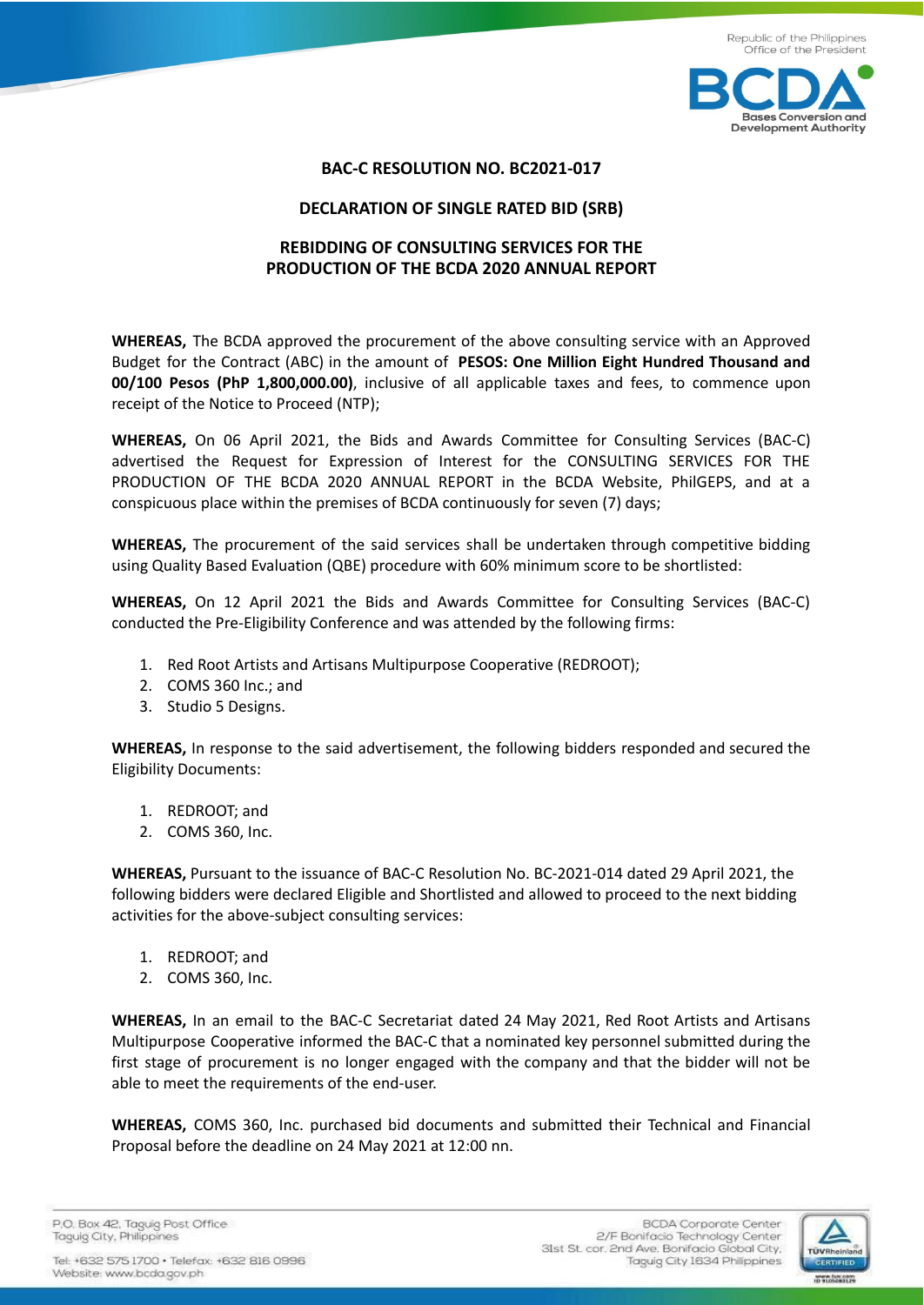



**WHEREAS**, On the same day, at 1:00 p.m., the Technical Proposal of the lone bidder was opened wherein the BAC conducted preliminary technical evaluation and after the opening of the Technical Proposals, the bidders presented their Plan of Approach and Methodology through an Oral Presentation as required under the Terms of Reference

**WHEREAS,** based on the evaluation of the technical proposals, COMS 360, Inc garnered the rated score of **79.00%** based on the approved detailed criteria requiring a minimum score of 70%, as follows:

| <b>NAME OF BIDDER</b> | A. APPLICABLE           | <b>B. QUALIFICATION</b>                   | <b>C. PLAN OF</b>   | <b>TOTAL</b> |
|-----------------------|-------------------------|-------------------------------------------|---------------------|--------------|
|                       |                         | <b>EXPERIENCE OF THE OF PERSONNEL WHO</b> | <b>APPROACH AND</b> |              |
|                       | <b>CONSULTANT (20%)</b> | <b>SHALL BE ASSIGNED</b>                  | <b>PROJECT</b>      |              |
|                       |                         | <b>TO THE PROJECT</b>                     | <b>METHODOLOGY</b>  |              |
|                       |                         | (20%)                                     | (60%)               |              |
| COMS 360, Inc.        | 18.13                   | 13.95                                     | 46.65               | 78.73        |

**NOW, THEREFORE,** we, the members of the Bids and Awards Committee for Consulting Services, hereby RESOLVE, as it is hereby RESOLVED to:

- 1. Declare COMS 360, Inc, Inc. as the bidder with the Single Rated Bid (SRB) for the Rebidding of Consulting Services for the Production of the BCDA 2020 Annual Report; and
- 2. Proceed with the opening of the Financial Proposal and Negotiation with COMS 360, Inc, consistent with section 33.2.5 of RA 9184.

Done in Taguig City this 28th day of May 2021.

# **BIDS AND AWARDS COMMITTEE FOR CONSULTING SERVICES**

**JUA M. BINGC** Chairperson

Type text here

**JOANNA EILEEN M. CAPONES JOCELYN L. CANIONES** Vice-Chairperson **Member** 

Caniones Type text here



P.O. Box 42, Taguig Post Office<br>Adduig City, Philippines